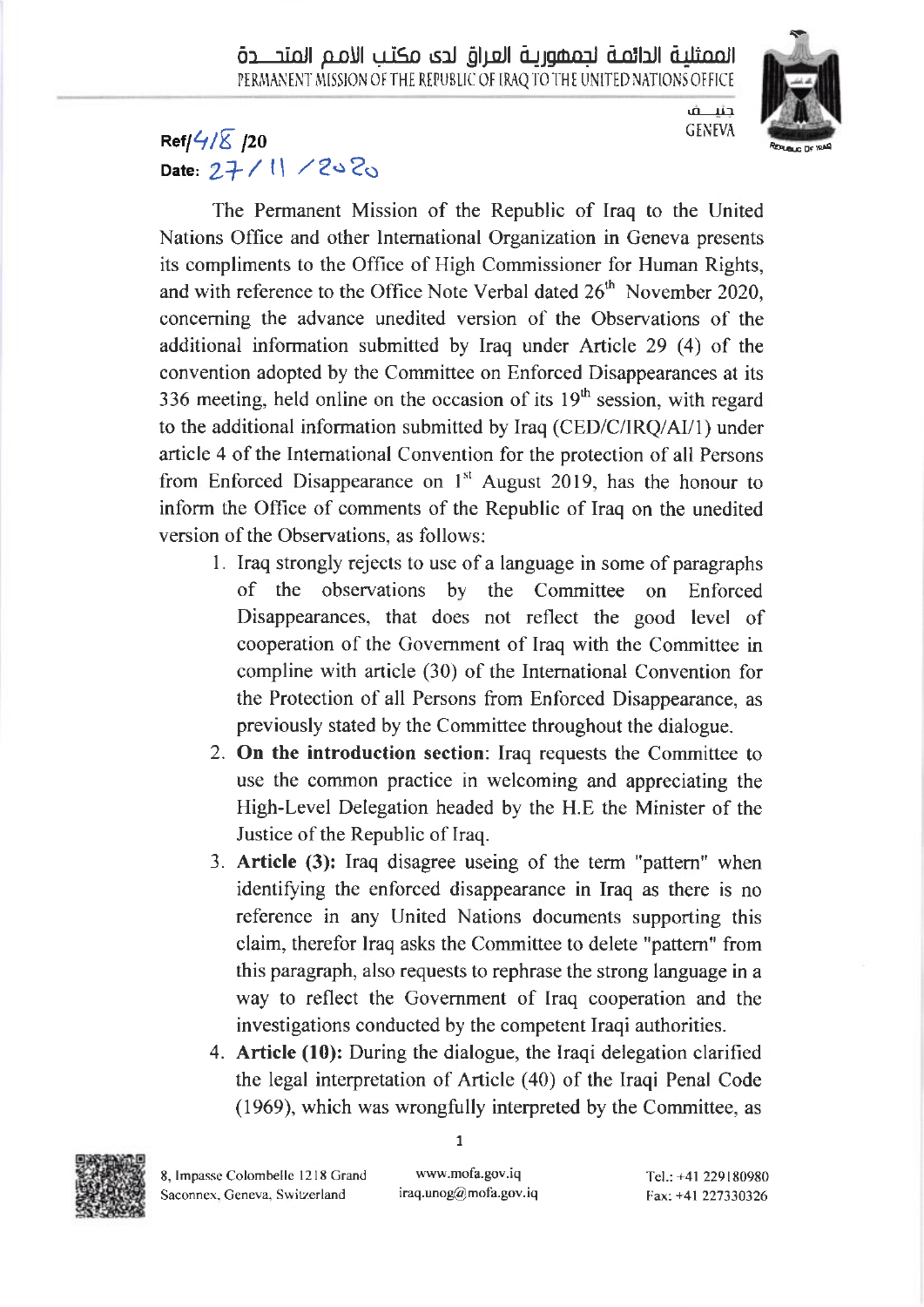

**GENEVA** 

حتباف

Article (40) must be read entirely, not partially, in order to communicate the correct interpretation of the Iraqi legislator, and as follows:

Article (40): There is no crime if the act is committed by <sup>a</sup> public official or agent in the following circumstances:

(l) If he/she commits the act in good faith in the performance of his legal duty or if he/she considers that carrying it out is within his jurisdiction.

(2) If he/she commits the act in performance of an order from <sup>a</sup> superior which he/she is obliged to obey or which he feels he/she is obliged to obey.

It must be established in these two circumstances that the belief of the offender in the legitimacy of the act is reasonable and that he committed the act only after taking suitable precautions. Moreover, there is no penalty in the second instance if the Code does not afford the official an opportunity to question the order issued to him.

- 5. Articles (12) and (14): The recommendations contradicts what has been discussed during the dialogue between the Delegation of the Govemment of Iraq and the Committee, as the Iraqi delegation provided detailed clarifications conceming the guarantees for the protection of complainants and persons participating in the investigation of an enforced disappearance.
- 6. Article (16): Unfortunately the clarification provided by the Iraqi Delegation during the dialogue with the Committee on the subject of non-existence of secret detentions in Iraq has not been reflected in this paragraph and its recommendation.
- 7. Articles (18) and (19): Guarantees of the deprivation of liberty are stipulated in Iraqi laws, and are already in practice, therefore, there is no justification for its mentioning that way. Regarding visit suspension for those deprived of their liberty, the Iraqi delegation made it clear that this is a temporary measure to restrict the spread of the COVID-I9 pandemic, and were temporarily replaced by phone calls between those deprived of their liberty and their families.



2